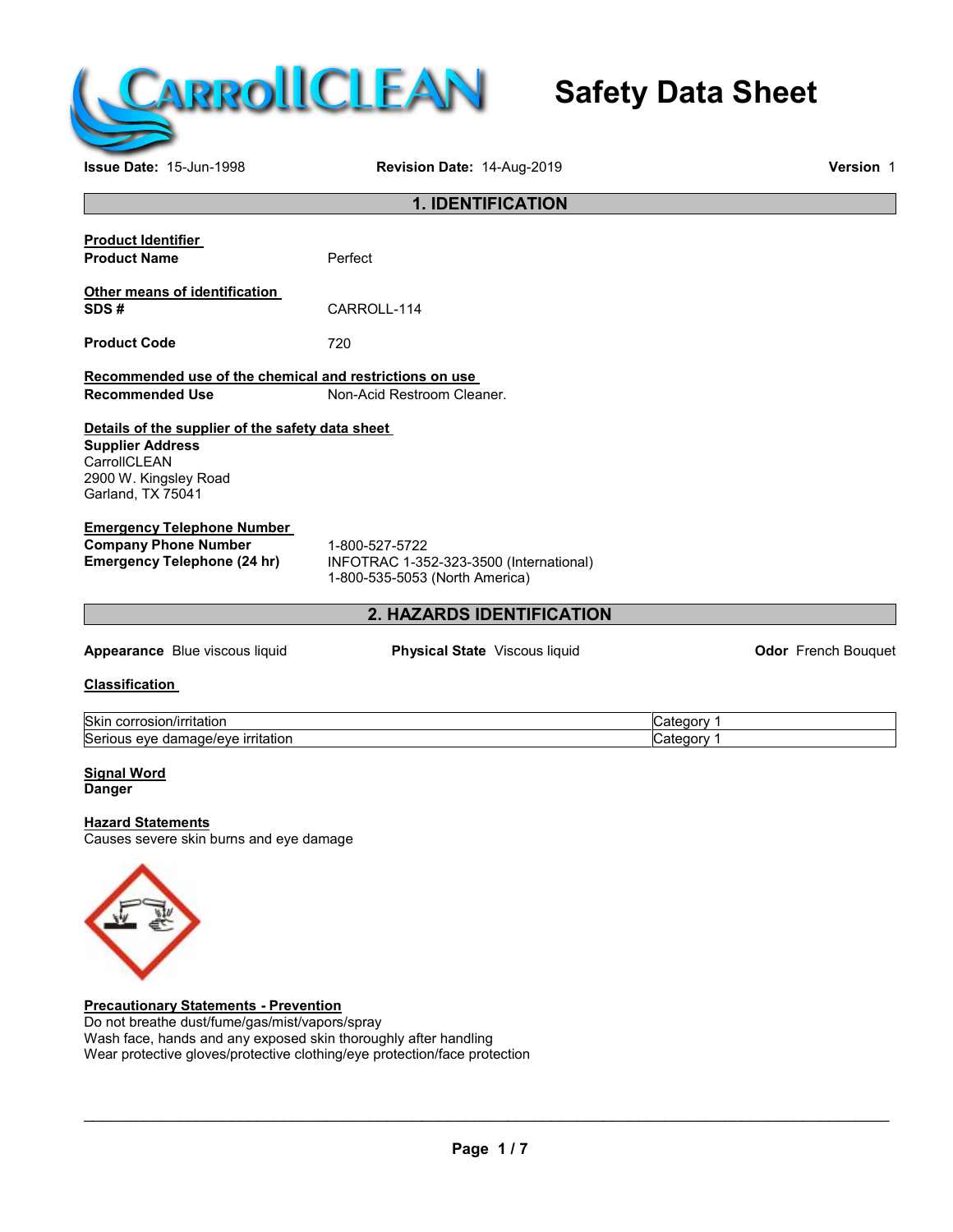#### $\overline{\phantom{a}}$  , and the contribution of the contribution of the contribution of the contribution of the contribution of the contribution of the contribution of the contribution of the contribution of the contribution of the **Precautionary Statements - Response**

IF IN EYES: Rinse cautiously with water for several minutes. Remove contact lenses, if present and easy to do. Continue rinsing Immediately call a poison center or doctor/physician

IF ON SKIN (or hair): Remove/Take off immediately all contaminated clothing. Rinse skin with water/shower

Wash contaminated clothing before reuse

If skin irritation persists: Get medical advice/attention

IF INHALED: Remove victim to fresh air and keep at rest in a position comfortable for breathing

Immediately call a poison center or doctor/physician

IF SWALLOWED: Call a poison center or doctor/physician

Rinse mouth

Do not induce vomiting

#### **Precautionary Statements - Storage**

Store locked up

#### **Precautionary Statements - Disposal**

Dispose of contents/container to an approved waste disposal plant

#### **Other Hazards**

Harmful to aquatic life with long lasting effects

#### **Unknown Acute Toxicity**

0.516% of the mixture consists of ingredient(s) of unknown toxicity

# **3. COMPOSITION/INFORMATION ON INGREDIENTS**

| Chem<br>lame<br>________  | . NG<br>___             | $\alpha$<br>w،<br><br>70 |
|---------------------------|-------------------------|--------------------------|
| Secret<br>.<br>rao<br>∸וי | J۳<br>. ietarv<br>ונונו |                          |

\*\*If Chemical Name/CAS No is "proprietary" and/or Weight-% is listed as a range, the specific chemical identity and/or percentage of composition has been withheld as a trade secret.\*\*

# **4. FIRST-AID MEASURES**

#### **First Aid Measures**

| <b>Eye Contact</b>                  | IF IN EYES: Rinse cautiously with water for several minutes. Remove contact lenses, if<br>present and easy to do. Continue rinsing. Immediately call a poison center or<br>doctor/physician.             |
|-------------------------------------|----------------------------------------------------------------------------------------------------------------------------------------------------------------------------------------------------------|
| <b>Skin Contact</b>                 | IF ON SKIN (or hair): Remove/Take off immediately all contaminated clothing. Rinse skin<br>with water/shower. Wash contaminated clothing before reuse. Seek medical attention if<br>irritation persists. |
| <b>Inhalation</b>                   | IF INHALED: Remove victim to fresh air and keep at rest in a position comfortable for<br>breathing. Immediately call a poison center or doctor/physician.                                                |
| Ingestion                           | IF SWALLOWED: rinse mouth. Do NOT induce vomiting. Get medical attention.                                                                                                                                |
| Most important symptoms and effects |                                                                                                                                                                                                          |
| <b>Symptoms</b>                     | Causes severe skin burns and eye damage.                                                                                                                                                                 |
|                                     | Indication of any immediate medical attention and special treatment needed                                                                                                                               |
| <b>Notes to Physician</b>           | Treat symptomatically.                                                                                                                                                                                   |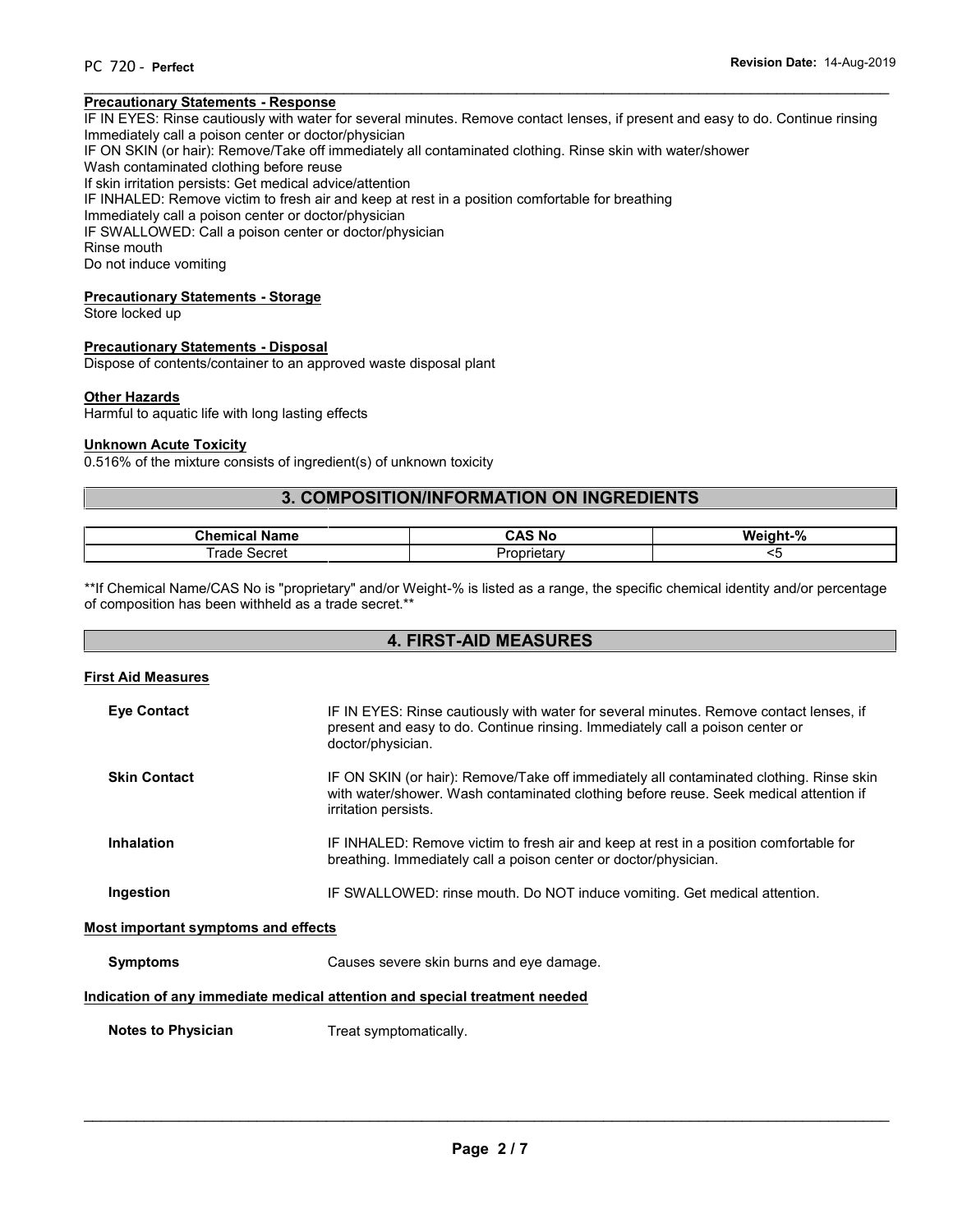# **5. FIRE-FIGHTING MEASURES**

 $\overline{\phantom{a}}$  , and the contribution of the contribution of the contribution of the contribution of the contribution of the contribution of the contribution of the contribution of the contribution of the contribution of the

#### **Suitable Extinguishing Media**

Use extinguishing measures that are appropriate to local circumstances and the surrounding environment.

**Unsuitable Extinguishing Media** Not determined.

# **Specific Hazards Arising from the Chemical**

Product is not flammable.

#### **Protective equipment and precautions for firefighters**

As in any fire, wear self-contained breathing apparatus pressure-demand, MSHA/NIOSH (approved or equivalent) and full protective gear.

# **6. ACCIDENTAL RELEASE MEASURES**

#### **Personal precautions, protective equipment and emergency procedures**

| <b>Personal Precautions</b>      | Use personal protective equipment as required.                                                                                                                      |
|----------------------------------|---------------------------------------------------------------------------------------------------------------------------------------------------------------------|
| <b>Environmental Precautions</b> | Prevent from entering into soil, ditches, sewers, waterways and/or groundwater. See<br>Section 12, Ecological Information. See Section 13: DISPOSAL CONSIDERATIONS. |

### **Methods and material for containment and cleaning up**

**Methods for Containment** Prevent further leakage or spillage if safe to do so.

**Methods for Clean-Up** Flood area with water and then mop up. Dispose of in accordance with federal, state and local regulations.

# **7. HANDLING AND STORAGE**

#### **Precautions for safe handling**

Advice on Safe Handling **Handle in accordance with good industrial hygiene and safety practice. Avoid contact with** skin, eyes or clothing. Do not breathe dust/fume/gas/mist/vapors/spray. Wash face, hands, and any exposed skin thoroughly after handling. Wear protective gloves/protective clothing and eye/face protection. Do not destroy or deface the label.

#### **Conditions for safe storage, including any incompatibilities**

**Storage Conditions** Keep container tightly closed and store in a cool, dry and well-ventilated place. Store containers upright. Store locked up.

**Incompatible Materials** Strong acids.

# **8. EXPOSURE CONTROLS/PERSONAL PROTECTION**

#### **Exposure Guidelines**

| <b>Chemical Name</b> | <b>ACGIH TLV</b>            | OSHA PEL                     | <b>NIOSH IDLH</b>             |
|----------------------|-----------------------------|------------------------------|-------------------------------|
| Trade Secret         | Ceiling: $2 \text{ mg/m}^3$ | TWA: 2<br>∠ ma/m°            | 10 mg/m <sup>3</sup><br>IDLH: |
|                      |                             | (vacated) Ceiling:<br>2 ma/m | Ceilina: 2 ma/m`              |

#### **Appropriate engineering controls**

**Engineering Controls** Ensure adequate ventilation, especially in confined areas. Eyewash stations. Showers.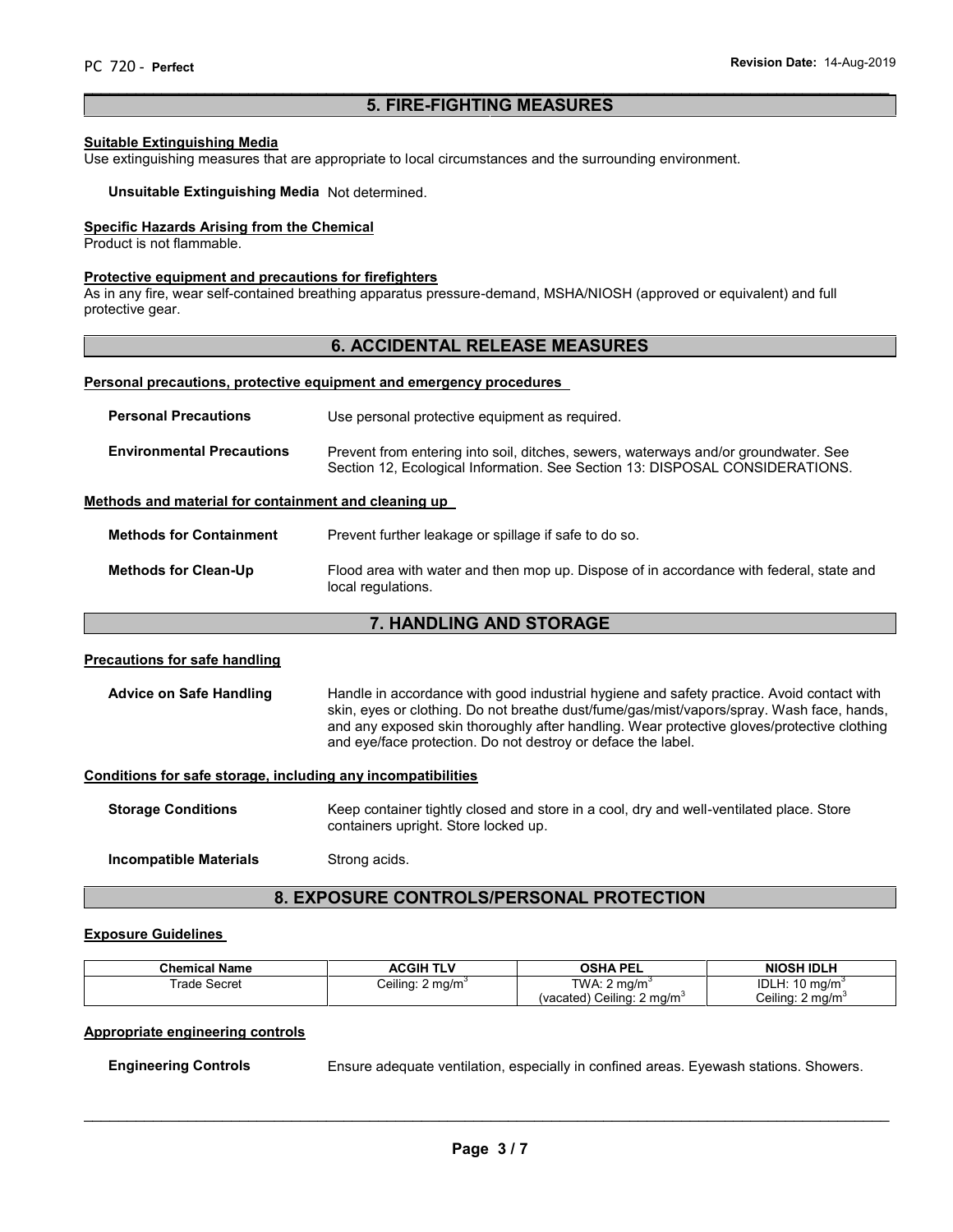# **Individual protection measures, such as personal protective equipment**

| <b>Eve/Face Protection</b>      | Wear eye/face protection.                                                                             |
|---------------------------------|-------------------------------------------------------------------------------------------------------|
| <b>Skin and Body Protection</b> | Wear protective gloves and protective clothing.                                                       |
| <b>Respiratory Protection</b>   | Ensure adequate ventilation, especially in confined areas.                                            |
|                                 | General Hygiene Considerations Handle in accordance with good industrial hygiene and safety practice. |

# **9. PHYSICAL AND CHEMICAL PROPERTIES**

 $\overline{\phantom{a}}$  , and the contribution of the contribution of the contribution of the contribution of the contribution of the contribution of the contribution of the contribution of the contribution of the contribution of the

# **Information on basic physical and chemical properties**

| <b>Physical State</b><br>Appearance<br>Color | Viscous liquid<br>Blue viscous liquid<br>Blue | Odor<br><b>Odor Threshold</b> | French Bouquet<br>Not determined |
|----------------------------------------------|-----------------------------------------------|-------------------------------|----------------------------------|
| <u>Property</u>                              | Values                                        | Remarks • Method              |                                  |
| рH                                           | 11.6                                          |                               |                                  |
| <b>Melting Point/Freezing Point</b>          | Not Applicable                                |                               |                                  |
| <b>Boiling Point/Boiling Range</b>           | Not determined                                |                               |                                  |
| <b>Flash Point</b>                           | None (will not burn)                          |                               |                                  |
| <b>Evaporation Rate</b>                      | Not determined                                |                               |                                  |
| <b>Flammability (Solid, Gas)</b>             | Liquid-Not Applicable                         |                               |                                  |
| <b>Upper Flammability Limits</b>             | Not determined                                |                               |                                  |
| <b>Lower Flammability Limit</b>              | Not determined                                |                               |                                  |
| <b>Vapor Pressure</b>                        | Not Applicable                                |                               |                                  |
| <b>Vapor Density</b>                         | Not determined                                |                               |                                  |
| <b>Specific Gravity</b>                      | 1.03                                          | $(1=Water)$                   |                                  |
| <b>Water Solubility</b>                      | Completely soluble                            |                               |                                  |
| Solubility in other solvents                 | Not determined                                |                               |                                  |
| <b>Partition Coefficient</b>                 | Not determined                                |                               |                                  |
| <b>Auto-ignition Temperature</b>             | Not determined                                |                               |                                  |
| <b>Decomposition Temperature</b>             | Not determined                                |                               |                                  |
| <b>Kinematic Viscosity</b>                   | Not determined                                |                               |                                  |
| <b>Dynamic Viscosity</b>                     | Not determined                                |                               |                                  |
| <b>Explosive Properties</b>                  | Not determined                                |                               |                                  |
| Oxidizing Properties                         | Not determined                                |                               |                                  |

# **10. STABILITY AND REACTIVITY**

#### **Reactivity**

Not reactive under normal conditions.

### **Chemical Stability**

**Oxidizing Properties** 

Stable under recommended storage conditions.

#### **Possibility of Hazardous Reactions**

None under normal processing.

# **Conditions to Avoid**

Contact with incompatible materials. Keep out of reach of children.

#### **Incompatible Materials**

Strong acids.

#### **Hazardous Decomposition Products**

None known based on information supplied.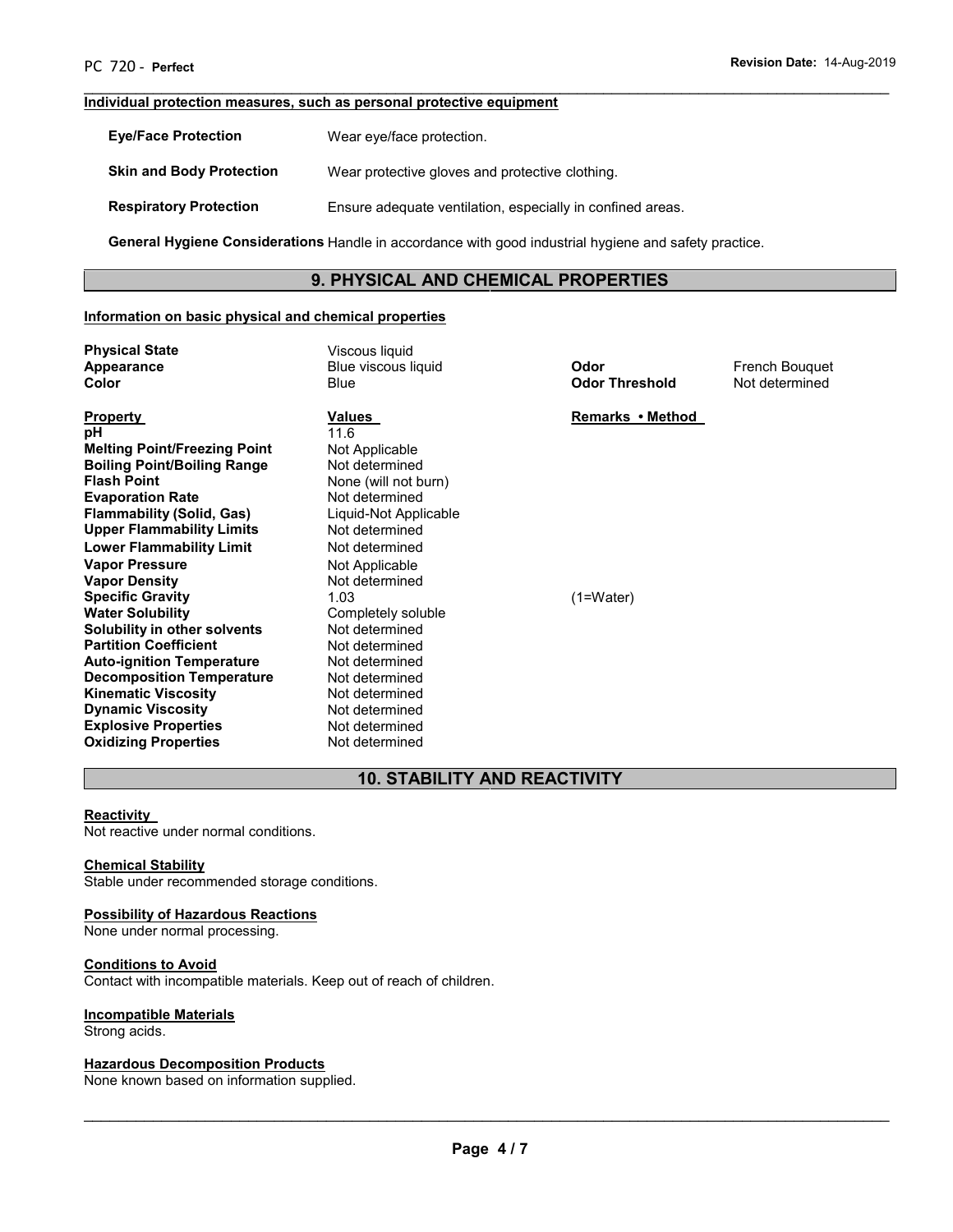# **11. TOXICOLOGICAL INFORMATION**

 $\overline{\phantom{a}}$  , and the contribution of the contribution of the contribution of the contribution of the contribution of the contribution of the contribution of the contribution of the contribution of the contribution of the

# **Information on likely routes of exposure**

| <b>Product Information</b> |                                  |
|----------------------------|----------------------------------|
| <b>Eye Contact</b>         | Causes severe eye damage.        |
| <b>Skin Contact</b>        | Causes severe skin burns.        |
| <b>Inhalation</b>          | Avoid breathing vapors or mists. |
| Ingestion                  | Do not taste or swallow.         |

# **Component Information**

| <b>Chemical Name</b><br>Oral LD50 |                      | <b>Dermal LD50</b>       | <b>Inhalation LC50</b>   |  |
|-----------------------------------|----------------------|--------------------------|--------------------------|--|
| <b>Trade Secret</b>               | $= 10$ g/kg (Rat)    | $\overline{\phantom{0}}$ | $\overline{\phantom{0}}$ |  |
| <b>Trade Secret</b>               | $= 426$ mg/kg (Rat)  |                          |                          |  |
| <b>Trade Secret</b>               | $= 7110$ mg/kg (Rat) |                          |                          |  |
| <b>Trade Secret</b>               |                      | $= 1350$ mg/kg (Rabbit)  |                          |  |

# **Information on physical, chemical and toxicological effects**

**Symptoms** Please see section 4 of this SDS for symptoms.

# **Delayed and immediate effects as well as chronic effects from short and long-term exposure**

| Carcinogenicity                                         | This product does not contain any carcinogens or potential carcinogens as listed by OSHA,<br>IARC or NTP. |
|---------------------------------------------------------|-----------------------------------------------------------------------------------------------------------|
| <b>Numerical measures of toxicity</b><br>Not determined |                                                                                                           |

**Unknown Acute Toxicity 2.516%** of the mixture consists of ingredient(s) of unknown toxicity.

# **12. ECOLOGICAL INFORMATION**

#### **Ecotoxicity**

Harmful to aquatic life with long lasting effects.

# **Component Information**

| <b>Chemical Name</b> | Algae/aquatic plants   | Fish                         | <b>Toxicity to</b> | <b>Crustacea</b>        |
|----------------------|------------------------|------------------------------|--------------------|-------------------------|
|                      |                        |                              | microorganisms     |                         |
| Trade Secret         | 1.01: 72 h Desmodesmus | 41: 96 h Lepomis             |                    | 610: 24 h Daphnia magna |
|                      | subspicatus mg/L EC50  | macrochirus mg/L LC50        |                    | mg/L EC50               |
|                      |                        | static 59.8: 96 h Pimephales |                    |                         |
|                      |                        | promelas mg/L LC50 static    |                    |                         |
| <b>Trade Secret</b>  |                        | 45.4: 96 h Oncorhynchus      |                    |                         |
|                      |                        | mykiss mg/L LC50 static      |                    |                         |

#### **Persistence/Degradability**

Not determined.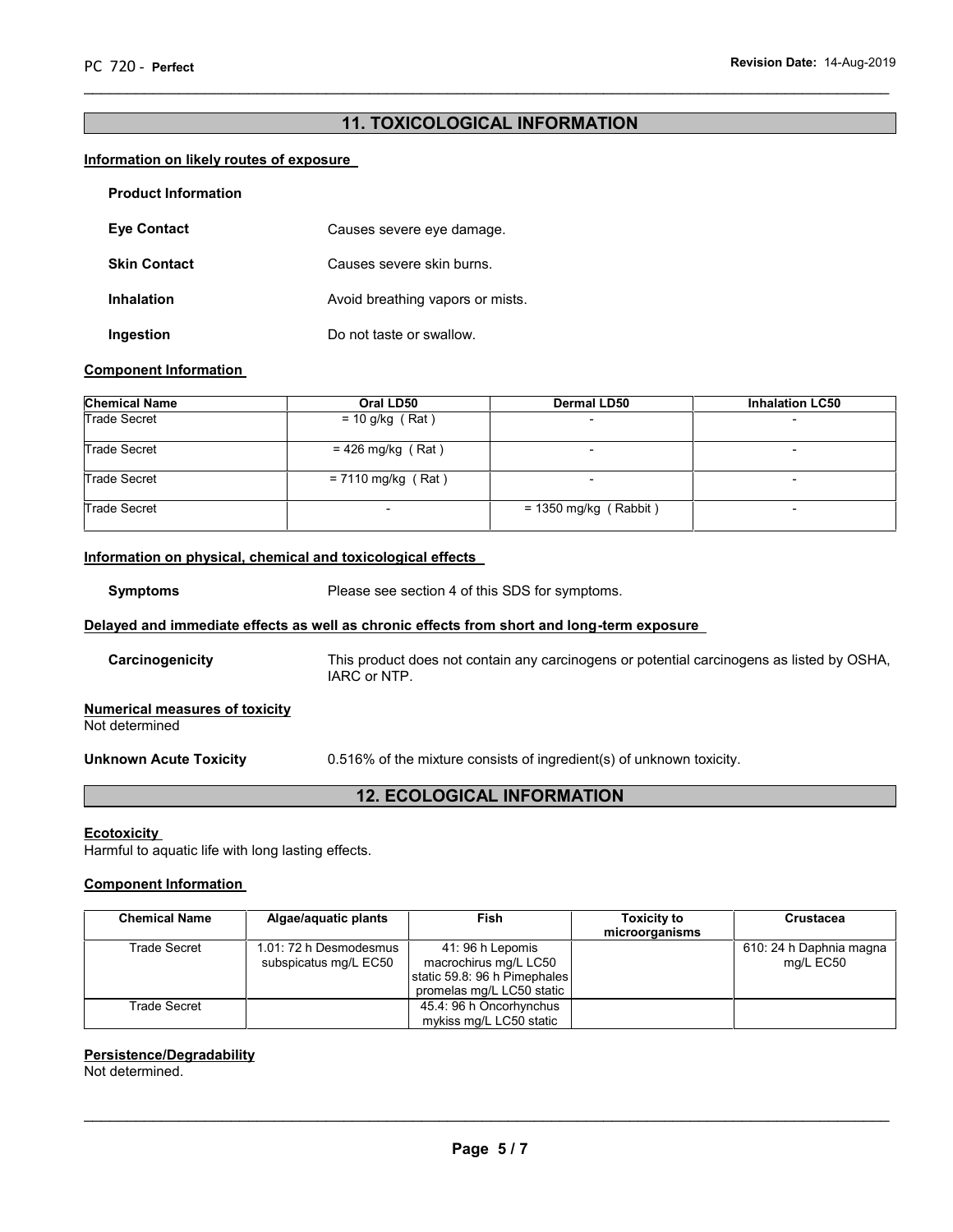#### **Bioaccumulation** Not determined.

#### **Mobility** Not determined

**Other Adverse Effects**

# Not determined

|                                        | <b>13. DISPOSAL CONSIDERATIONS</b>                                                                                             |  |
|----------------------------------------|--------------------------------------------------------------------------------------------------------------------------------|--|
| <b>Waste Treatment Methods</b>         |                                                                                                                                |  |
| <b>Disposal of Wastes</b>              | Disposal should be in accordance with applicable regional, national and local laws and<br>regulations.                         |  |
| <b>Contaminated Packaging</b>          | Disposal should be in accordance with applicable regional, national and local laws and<br>regulations.                         |  |
| <b>14. TRANSPORT INFORMATION</b>       |                                                                                                                                |  |
| <b>Note</b>                            | Please see current shipping paper for most up to date shipping information, including<br>exemptions and special circumstances. |  |
| <b>DOT</b>                             | Not regulated                                                                                                                  |  |
| <b>IATA</b>                            | Not regulated                                                                                                                  |  |
| <b>IMDG</b><br><b>Marine Pollutant</b> | This material may meet the definition of a marine pollutant                                                                    |  |

 $\overline{\phantom{a}}$  , and the contribution of the contribution of the contribution of the contribution of the contribution of the contribution of the contribution of the contribution of the contribution of the contribution of the

# **15. REGULATORY INFORMATION**

# **International Inventories**

**TSCA** One or more ingredient(s) in this product is listed on the TSCA inventory

#### **Legend:**

*TSCA - United States Toxic Substances Control Act Section 8(b) Inventory*

# **US Federal Regulations**

# **SARA 313**

Section 313 of Title III of the Superfund Amendments and Reauthorization Act of 1986 (SARA). This product does not contain any chemicals which are subject to the reporting requirements of the Act and Title 40 of the Code of Federal Regulations, Part 372

# **US State Regulations**

# **California Proposition 65**

This product does not contain any Proposition 65 chemicals.

# **U.S. State Right-to-Know Regulations**

| <b>Chemical Name</b> | New<br>, Jersev | ssachusetts<br>ша | Pennsvlvania |
|----------------------|-----------------|-------------------|--------------|
| rade Secret          |                 | . .               |              |